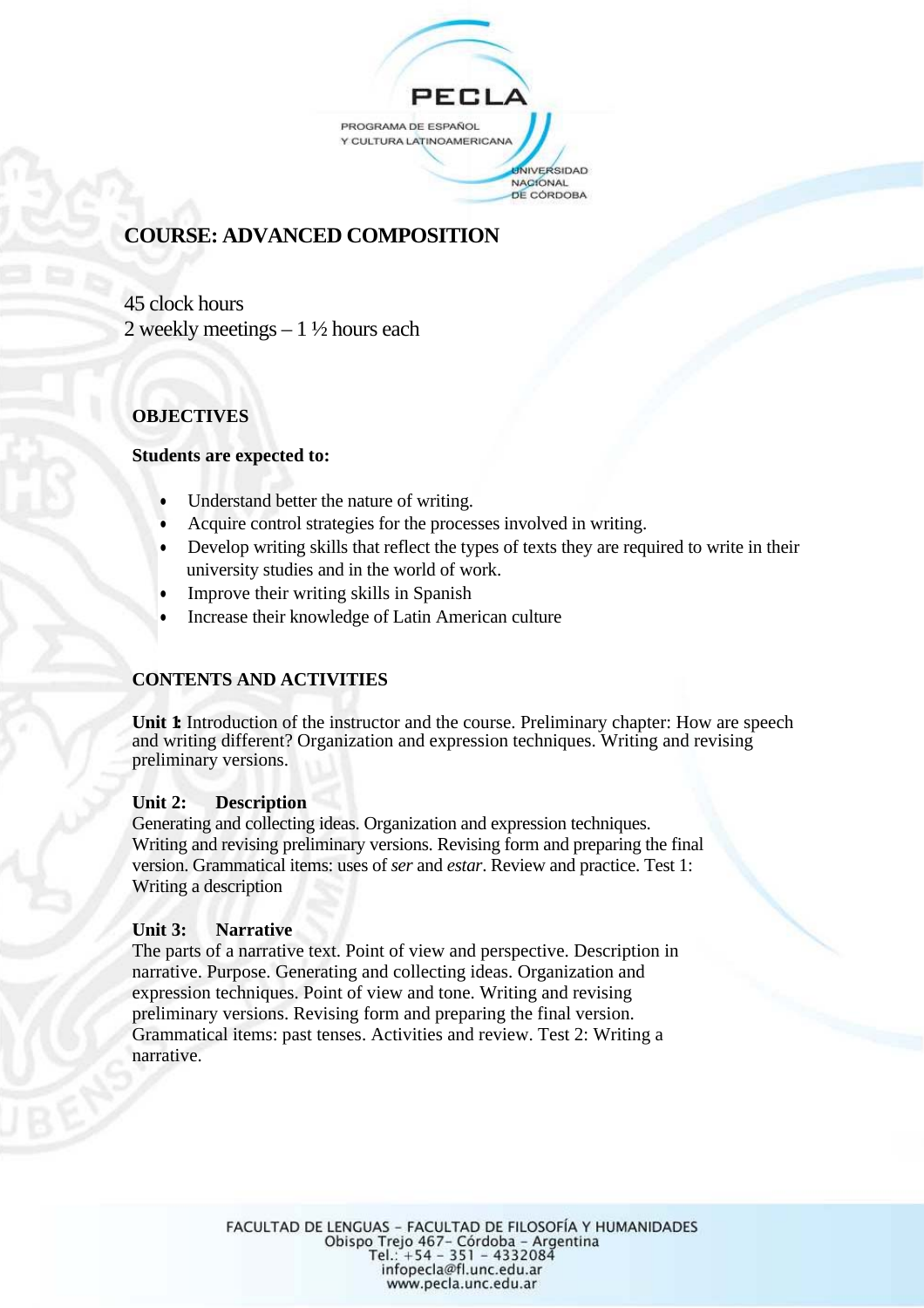

**Unit 4 Expository writing (Part 1)** Analysis and classification. Generating and collecting ideas. Organization and expression techniques. The revision plan. The checklist technique. Revising form and preparing the final version. Grammatical items: passive voice.

**Unit 5 Expository writing (Part 2) Comparison & contrast and cause & effect.** Generating and collecting ideas. Organization and expression techniques. The writing plan. Reving form and preparing the final version. Grammatical items: uses of the subjunctive. Test 3: Writing an expository text.

**Unit 6: Argumentative writing (Part 1)** Approximations. How to establish a believable "voice". The writing plan. Revising form and preparing the final version. Grammatical items: relative pronouns. Activities and review.

**Unit 7: Argumentative writing (Part 2)** Argumentation in a literary work. Generating and collecting ideas. Organization and expression techniques. The writing plan. Revising form and preparing the final version. Grammatical items: non-personal forms of the verb. Test 4: Writing an argumentative text.

Review of course topics. General review for final exam. Model exercises. *Final exam*

## **METHODOLOGY**

Two ninety-minute classes will be taught per week. These combine theory and practice and demand active student participation. Without neglecting the communicative character of teaching and learning a foreign language, the course will have a sociocognitive approach. Students will see writing not only as a product but also as a process and will understand writing as a problem to solve and as a knowledgeconstruction activity – as it is considered by the current paradigms. Attention will be paid to the stages involved in text production. Emphasis will be put on the processes of planning, revising and re-writing; therefore, a great deal of time will be devoted to prewriting and writing activities. Four models of text types will be practiced: description, narrative, expository texts and argumentative texts. The instructor will provide support and guidance throughout the process. Students will use authentic material in class. They will analyze and produce texts by trying to develop the notion of writing as an interaction between writer/reader/purpose/message. As part of a Language Program, the course aims at the development of the four main competences:

(1) **Linguistic competence in Spanish** (which includes the knowledge of phonetics and phonology, morphosyntax and, lexis, discourse, etc.)